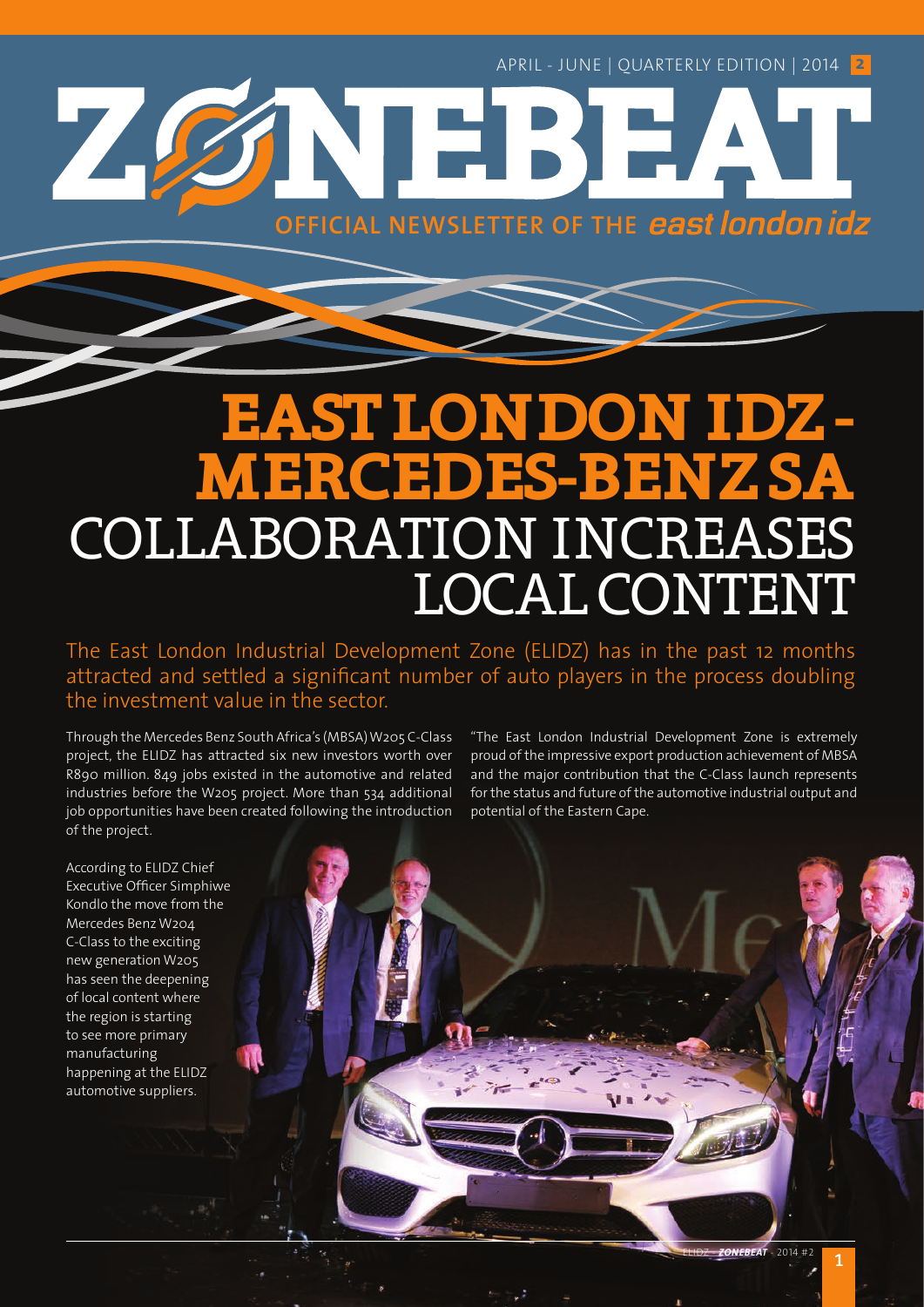#### *ELIDZ - MBSA collaboration increases local content... (continued)*

It is one further demonstration that the region can assemble the capability and determination to enter and capture international markets with products of an extremely high quality and premium technology content", said Kondlo.

He added that the ELIDZ engagement with MBSA in building the automotive production capacity of the Eastern Cape is a vital partnership that underpins the attraction of foreign investment and the location of new, competitive production and product technologies. In this respect, the establishment of a world class e-coating facility at the IDZ in support of the new C-Class production heralds a significant achievement for the auto industry development in South Africa and is set to grow the total automotive investment base located within the Buffalo City Metro.

"At the same time, the achievement of the new model launch also enables and supports the long-term enhancement of employment potential in the region through the major and sustained investment into the development and retention of world class industrial skills. MBSA is also commended for its efforts to deepen local content and the ELIDZ is working to ensure that it prepares a receptive and world class manufacturing production location in the IDZ that is well configured to accommodate and continue to grow such investment, in support of further development of local content inputs and growth in employment", he said.

When ELIDZ was designated in 2002 it had to look at a strategy that would get the zone up and running and further achieve its mandate of attracting investors, bringing in new technologies and creating jobs. The automotive sector was identified as an anchor sector as the region continues to thrive in the industry.

"We had to come up with a clear selling proposition and the key attraction for ELIDZ as the value proposition was that of housing just-in time just-in sequence suppliers which made the automotive cluster of suppliers as almost an extension of MBSA. Logistic and quality loops that we designed as part of the concept and working with the City in terms of streamlining the flow of traffic to the MBSA plant were also key", said Kondlo.

This added a lot of what the ELIDZ provided as a strong infrastructure platform with modern factory facilities where the issue of infrastructure and support services will not be a concern anymore and that significantly reduced the burden on suppliers who would have to develop these on their own.

"This meant that we allowed them to solely focus on their core business which will ensure improved quality for MBSA. The centralisation of some services concerning clustering such as logistics flow has been an added advantage to MBSA", said Kondlo.

Speaking at the start of production event held at the MBSA-East London plant on the Minister of Trade and Industry, Dr Rob Davies, said the automotive industry is crucial for the growth of the South African economy and significantly contributes to the country's GDP. He said the launch will benefit the country through employment creation and exports.

"This production launch is indicative of Mercedes-Benz continued drive to produce high quality products in SA and a supportive investment environment, enabled by significant levels of government support and initiatives to aid industrial upgrading. The economic benefit linkages arising out of the W205 project will continue to benefit both the regional Eastern Cape economy as well as the SA economy in years to come," said Davies.

Chief Executive Officer and vice president for manufacturing at MBSA, Arno van der Merwe, said, "Our C-Class production is already upheld by many as the pride of the Eastern Cape. With the next generation model, we strengthen a commitment and responsibility to the province and the country that stretches back more than 60 years. We are honoured to be able to continue this iconic legacy", he said.

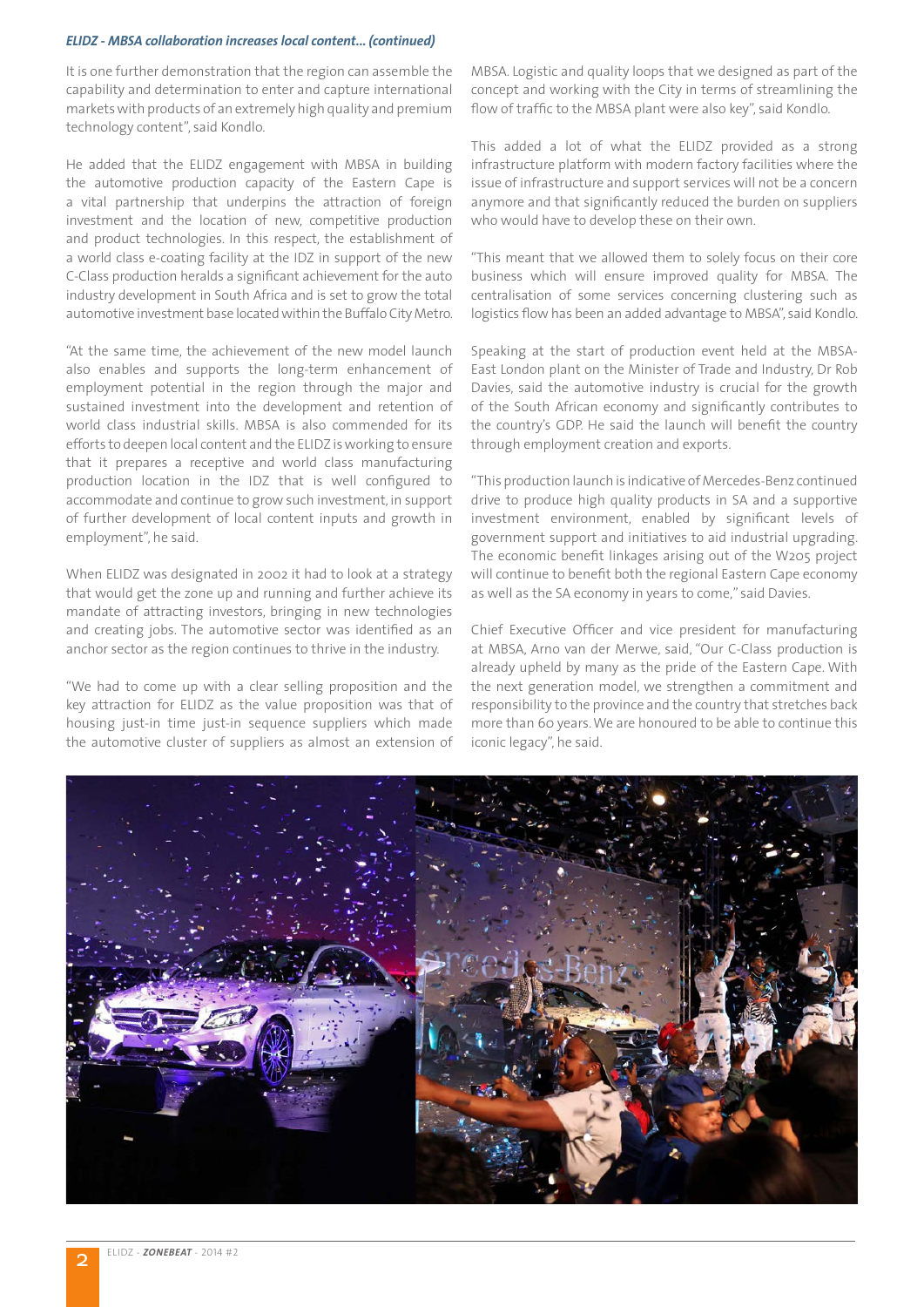# STRENGTHEN THE TIES

The ELIDZ-BCMM marriage stretches to over a decade.

An MOU is a bilateral agreement between two parties. It expresses a convergence of will between the parties, indicating an intended common line of action. It is often used in cases where parties do not imply a legal commitment as well as in situations where they cannot create a legally enforceable agreement. It is a more formal alternative to a gentlemen's agreement.

The agreement outlines the ELIDZ-BCMM partnerships and further provides guidance on joint initiatives that both parties may embark on in the coming years.

Bringing the MOU closer to home, it is a bilateral agreement between the ELIDZ and BCMM which extends over a period of time. In a workshop held at the ELIDZ with the municipal councillors the agreement was outlined to both parties. A forum that comprises of permanent representations from both the municipality and the ELIDZ was also unveiled.

According to the ELIDZ Board Chairman Zolile Tini, the forum will serve as a mechanism to further extend and enhance relations and communication between both organisations on matters of common interest.

"The forum will provide a channel through which joint initiatives will be identified by both parties and upon implementation will be monitored and evaluated against pre-determined standards. The MOU will ensure that going forward both parties know what is expected of them and will further leverage on the economic opportunities in the region through prioritisation of the thriving sectors and investor attraction", he said.

The ELIDZ-BCMM forum has been assigned duties as set in the signed MOU. These include improving communication channels between the parties, establish technical clusters in order to give effect to the objectives of this agreement and to undertake joint initiatives, and consider, evaluate and approve proposals for joint initiatives proposed by a party or a technical cluster.

The MOU agreement has been signed for an initial period of five years starting on July, 01, 2014 ending June, 30, 2019 and will be subject to an annual review by the forum which will recommend and implement any necessary amendments.



### SEZS COME INTO EFFECT AS IDZS REACH THE TWILIGHT

The transition from Industrial Development Zone's (IDZs) to Special Economic Zones (SEZ) is now a reality following recent signing of the SEZ bill into effect by President Jacob Zuma. The move is aimed to support balanced regional industrial growth by fostering the development of more competitive and regional economies.

The East London Industrial Development Zone (ELIDZ) has been instrumental in discussions leading up to finalization of this piece of legislation. To shed more light on how the act will help change the economic climate in the region and the general operations of the existing IDZs, Infozone caught up with Executive Manager in the Office of the CEO, Thando Gwintsa.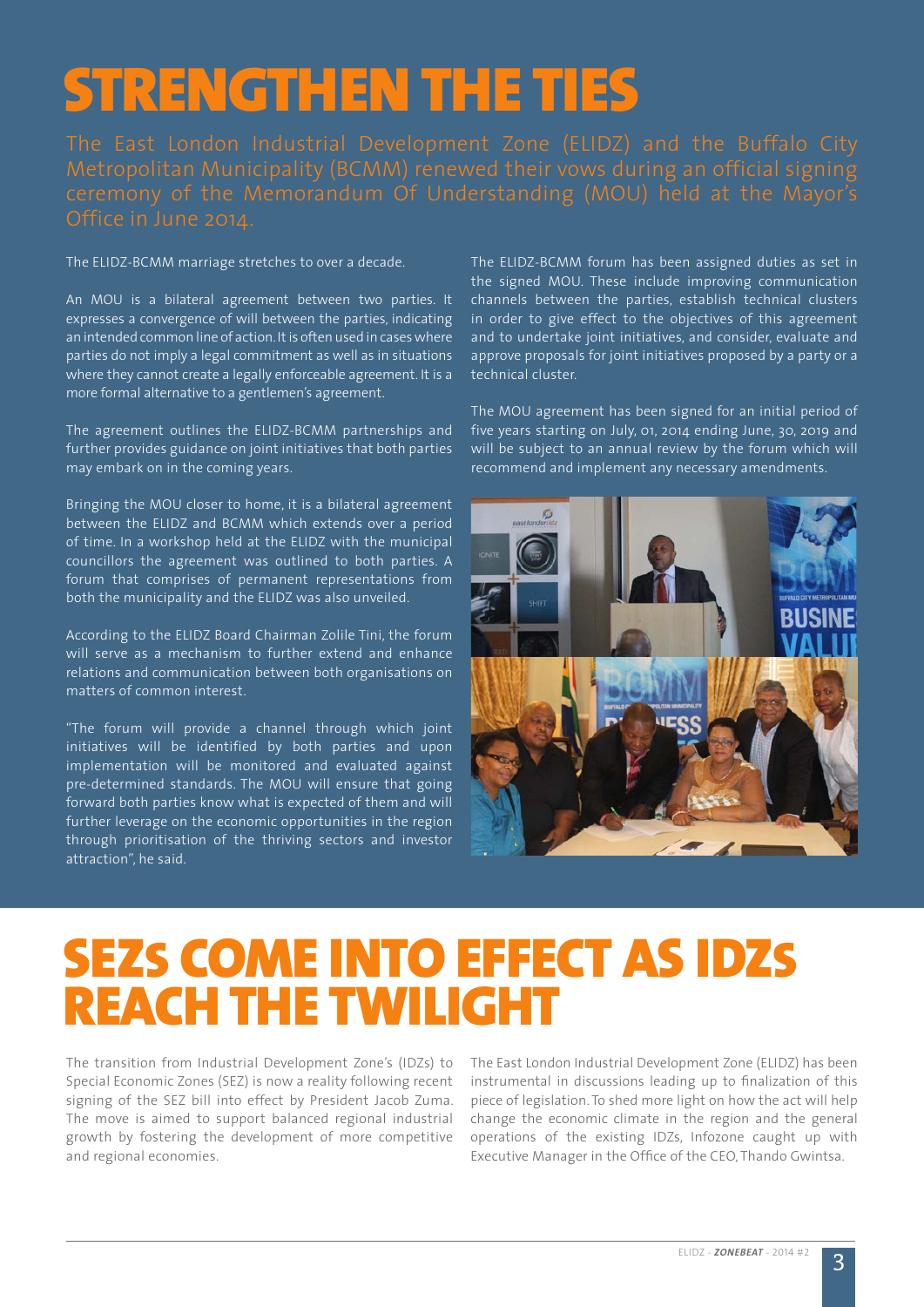#### *SEZs come into effect as IDZs reach twilight... (continued)*

#### **Broadly, how is the SEZ bill expected to affect the way the ELIDZ is conducting its business?**

The New SEZ Act is more deliberate in instructing on institutional arrangements; policy tools (Incentives) and subtly opens the door for regional development. Depending on how the regulations are crafted, the impact could be very radical or present a minor shift in how we do things. Emerging signals suggest that the main impact will be how the business is funded and suggested signals point towards the Department of Trade and Industry (DTI) stopping the funding of superstructures as well as operations and only funding infrastructure on a matching basis (an example given in one of the working streams was that after 7 years the ELIDZ would have to fund 50% of its infrastructure). The immediate impact will be our business model, which would allow us to borrow against the balance sheet.

The second most prominent change introduced by the new Act relates to institutional arrangements set out under clause *"31. (1) A Special Economic Zone Board must follow a fair, equitable, transparent, competitive and cost-effective procurement process, when appointing an operator to develop, operate and manage that Special Economic Zone on behalf of the Special Economic Zone Board.*

(2) Notwithstanding subsection (1), only a Special Economic Zone entity established by a public-private partnership licensee may……." The impact of this may be that part of our operations is put out for competition and that we may lose to a private operator. Careful reading of clause 35 **Functions of Special Economic Zone** operator suggest that the provincial entity appointed by Provincial Government may be relegated to management of an agreement with the operator whose functions encompass all what the ELIDZ is currently undertaking.

The ELIDZ is in discussion with the DTI to re-look at the implication of this clause and perhaps find a more practical way of accommodating existing IDZ who have a three (3) transitional phase.

#### **What kind of input did the ELIDZ have leading up to realization of the new SEZ bill?**

The ELIDZ has over the past 8-10 years consistently raised the shortcomings of the IDZ legislative environment and has participated in the entire review of the legislative environment from IDZ to the new SEZ act'

#### **What kind of impact will the bill have on ELIDZ current investors and to potential investors?**

Qualifying investors will benefit from;

- 15% Corporate Tax
- **Building Allowance**
- **Employment Incentive**
- Customs Controlled Area
- 12i Tax Allowance
- When is the bill expected to be rolled out?

The Act will be rolled out as soon as the regulations are finalised. The date of end of August 2014 was suggested by the DTI.

#### **We understand that the ELIDZ has aspirations to be the first IDZ/ SEZ to explore this new trajectory of our economy (SEZ). How far has the ELIDZ gone in this regard?**

While the ELIDZ has raised its hand to be the first to benefit from these new incentives we can truly begin to make requisite applications when the regulations are published.

#### **In the final analysis, what kind of change is the act bringing to the current setup?**

I think the strengthened programme environment under the new SEZ Act signals governments commitment to the programme of industrialization and the incentive package attests to this. Government signal should ally old age fears on the legitimacy of the programme and begin to strengthen the ELIDZ's value proposition therefore this could only benefit investors.

## STP LAUNCHES OPEN INNOVATION SOLUTION

The East London Industrial Development Zone Science and Technology Park (ELIDZ STP) launches an Open Innovation Solution exchange Platform, Connect and Solve

launching, *Connect and Solve*, the Eastern Cape's first regional Open Innovation Solution Exchange platform.

leveraging scarce resources. This platform is created with the

Companies around the globe have been using this proven method of solution finding, utilising platforms that enable the exchange of technologies and finding appropriate partners for developing specific technologies, such as NineSigma, InnovaCentive, and Yet2Come. The *Connect and Solve* platform build on the lessons learnt to date.

The main objectives of *Connect and Solve* are to stimulate economic growth through innovation deal-making. This is achieved by connecting organisations, academia, government institutes and Science and technology communities through the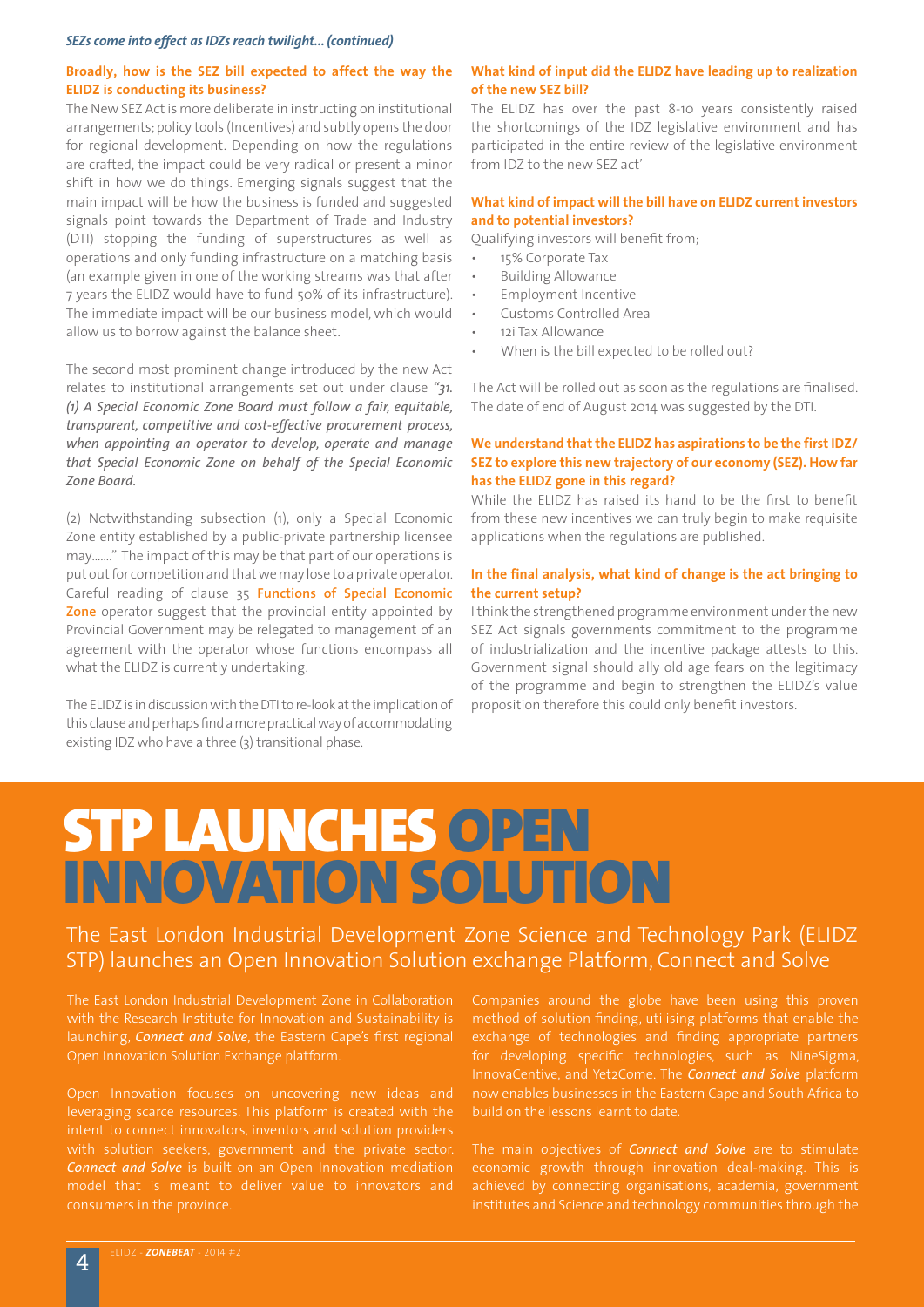*Connect and Solve* portal. This initiative also seeks to eliminate and aims to promote and showcase regional talents, technologies and inventions.

Private organisations, government agencies, and non-profit organisations can publish "Challenges" on the *Connect and Solve* Open Innovation platform. "Challenges" are well-articulated solutions. The *Connect and Solve* platform offers the solution seekers access to what is believed to be the largest innovation database of solution providers in Africa, managed by the Research

Development Zone's Science and Technology Park (ELIDZ STP) believes that this platform is exactly what is needed in the Eastern

Dr Audrey Verhaeghe, CEO of RIIS states: "We are in full support of this portal as the Eastern Cape is a largely rural area with loads of indigenous knowledge pools and excellent universities in the region."

#### **Connect and Solve has also launched two Open Innovation Challenges**

**Challenge 1: A medium sized manufacturing company seeks a manufacturing system**

An Eastern Cape manufacturing company is looking for a design to build a manufacturing plant/system and develop the process

this is not possible, a prototype design using accepted design per day.

#### **Closing date for the challenge: 25 August 2014.**

#### **Challenge 2: An Eastern Cape Industrial Development Zone seeking to identify industrial water solutions for various applications.**

a technology/or capability for the cost-effective conversion of both grey water and seawater into industrial water that can be distributed to industrial users.

#### **Closing date for the challenge: 11 September 2014**

Solution Exchange platform please visit our website on **www.connectandsolve.co.za/www.elidzstp.co.za** or contact **connectandsolve@elidz.co.za** or ELIDZ STP Manager - Community

SCIENCE &<br>TECHNOLOGY

**PARK** 

**C:** 072 027 5904 **E:** Ludwe@elidz.co,za



告

ELIDZ - **ZONEBEAT** - 2014<sup>/#2</sup> 5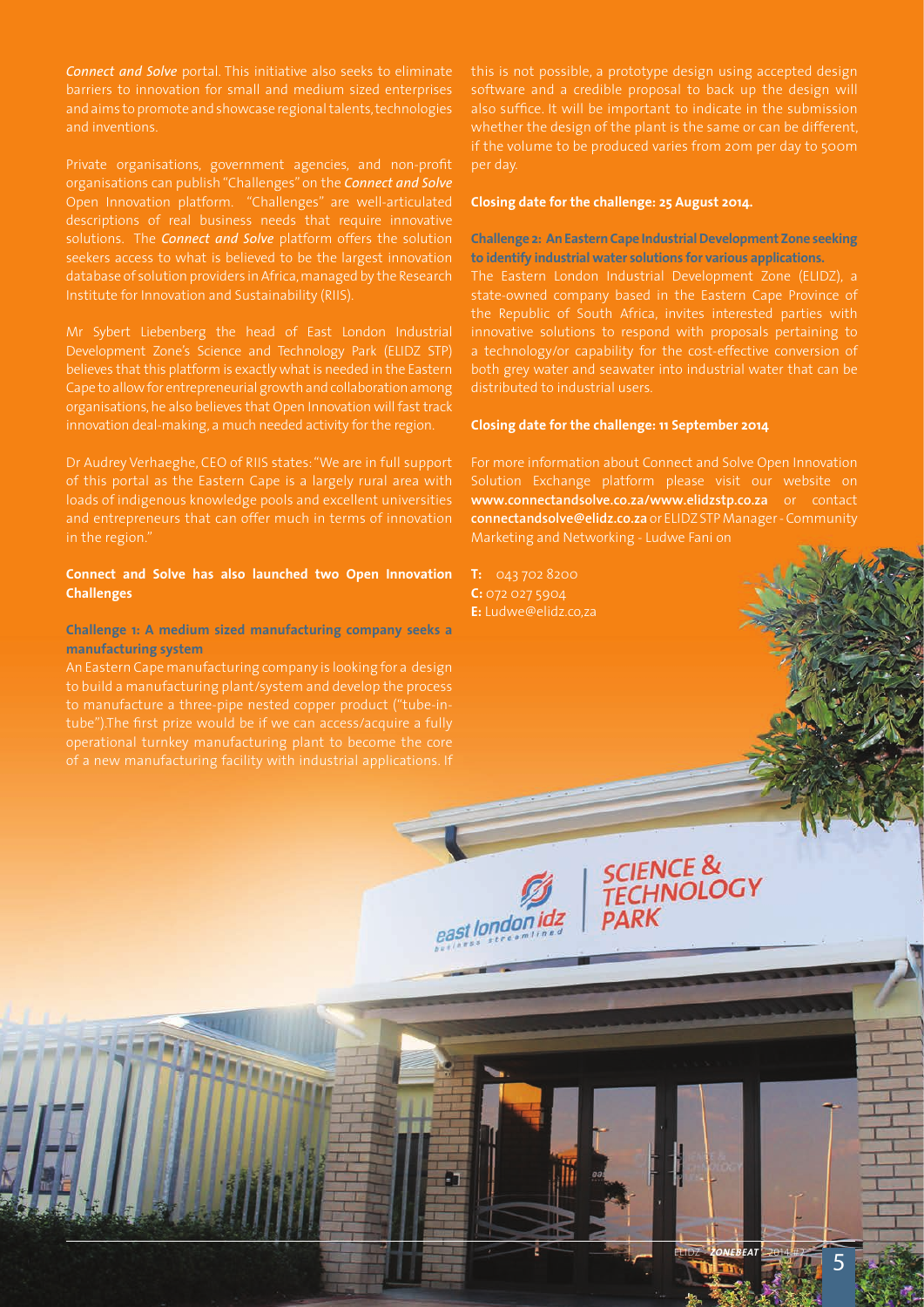### CENSUS OF ELIDZ TENANTS

The East London Industrial Development Zone (ELIDZ) has commissioned Statistics Tenants for 2014.

Stats SA is a government department responsible for the collection, processing, analysis and dissemination of formal statistics.

This pilot survey will cover the activities of all enterprises operating at the ELIDZ. Explaining the significance of the survey Executive Manager in the Office of the CEO Thando Gwintsa said the data that will be supplied by respondents will be used to determine the contribution of the ELIDZ to the Gross Domestic Product (GDP) and to the total economy of the country.



"The information can also be used by individual business in analyses of comparative business performance", added Gwintsa.

Questionnaires for this survey which commence on June 30, 2014 were developed and circulated to respondents.

The project is scheduled to be completed by end of September 2014.

### RPORATES HELP PROVIDE LIFELINE MPOVERISHED EC REGION

Mercedes Benz South Africa (MBSA) and McCarthy hosted the annual Rally to Read campaign which aims to improve education in impoverished areas in the Eastern Cape Province.

The ELIDZ once more formed part of the corporates who participated in the event and thus providing hope to the future generation. The decision to participate also emanated from the organisation's CSI programme.

The campaign was launched in 1998 when the Human Sciences Research Council (HSRC) approached McCarthy to lend them a 4X4. The vehicle was required to reach some of the most rural schools in KwaZulu-Natal as part of a study of school resources.

The tragedy of the situation is that children are eager for education and overcome immense challenges in their endevours to receive such. Rally to Read provides a lifeline in that regard.

The Rally to Read sees corporates buying up sponsorships which entail two library boxes, teacher training tool and contribution towards feeding pupils on the rally day. The funds are paid into the READ account which is audited annually.

This year's convoy of vehicles headed for the Queenstown-Whittlesea area where educational material was donated in the presence of Educators, Pupils and parents.

As part of the campaign, the READ Educational Trust has been contracted to run training programmes for Educators and to

provide in-situ guidance and monitoring for a three-year period. 64 days of training and support are invested each year into a school in each region.

The experience also provided an opportunity for increased understanding of, and insight into, the developmental needs of rural, traditional and cultural life.

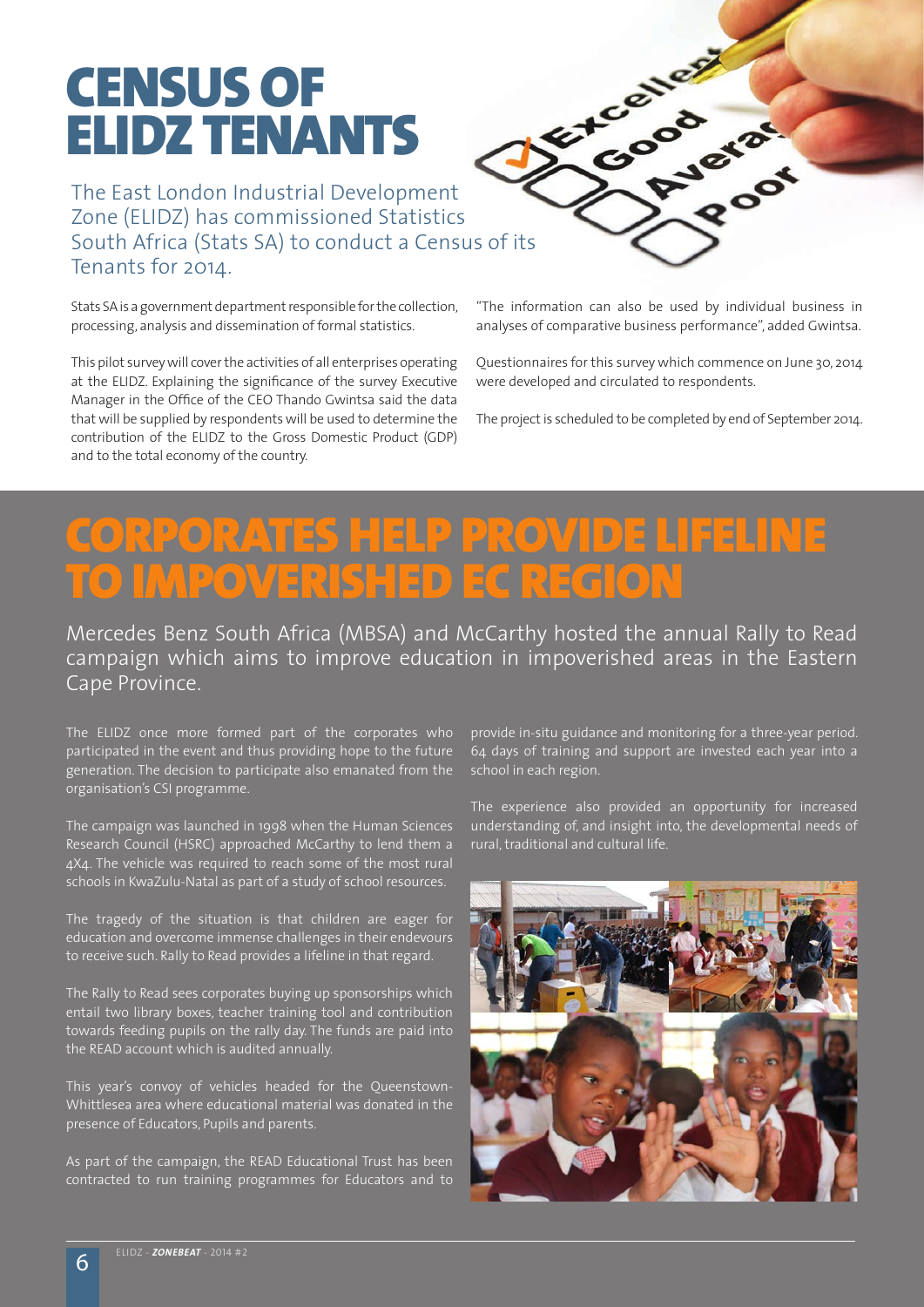### **IDZ SPONSORS INAUGARAI** WARD 46 SPORTING SHOWPIECE



The East London Industrial Development Zone (ELIDZ) sponsored and helped organise the inaugural 'Ward 46 Sporting Tournament' held during the month of May at the Fort Glamorgan Prison Grounds and Robbie De Lange Hall respectively.

Ward 46 includes the Sunnyridge, Lechees Bay, Orange Grove, Greenfields and Sunset Bay areas.

The tournament was organised as part of the organisation's Corporate Social Investment (CSI) programme which amongst other things talks to recognising responsibilities towards immediate and extended communities. The ELIDZ CSI programme also seek to improve the quality of life of the people by participating in such community based initiatives.

According to ELIDZ Corporate Communications Manager Ayanda Ramncwana the concept was conceived from regular meetings with the Ward 46 community representatives. The community had identified a sporting tournament as one of the events they needed support in putting together.

The request was then evaluated against the ELIDZ CSI policy and the decision to sponsor the tournament was taken.

"As the ELIDZ we saw it appropriate that we adhere and support such an initiative by the community. This tournament is not only a first of its kind in ward 46 but is also aimed at growing sport among the youth and support the existing sporting codes such as soccer, boxing and netball," she said.

Ramncwana added that the ELIDZ as the main sponsor of the tournament also supported a five kilometer big walk and further donated sporting regalia such as soccer kits, netball kits, soccer balls, headgear with Cheek Protectors and Pack of bandages for boxing.

Ward 46 Councillor Nontsikelelo Peter said investment in sport ensures that the youth is out of crime and that talent is nurtured at a tender age. "We are really thankful for what the ELIDZ has done for the youth of this ward. We are quite certain that this partnership will continue to grow," She said.

A member of the organizing team Thembisile Fundani, applauded the success of the tournament and that participants had braved the cold weather. He added that the weather had caused numerous postponements to the tournament as the soccer pitch was waterlogged and the event had to be cancelled.

The magnificent sporting showpiece culminated in a prizegiving ceremony where winners were awarded with medals and trophies at the Robbie De Lange Hall.

The tournament is planned to be held on an annual basis.